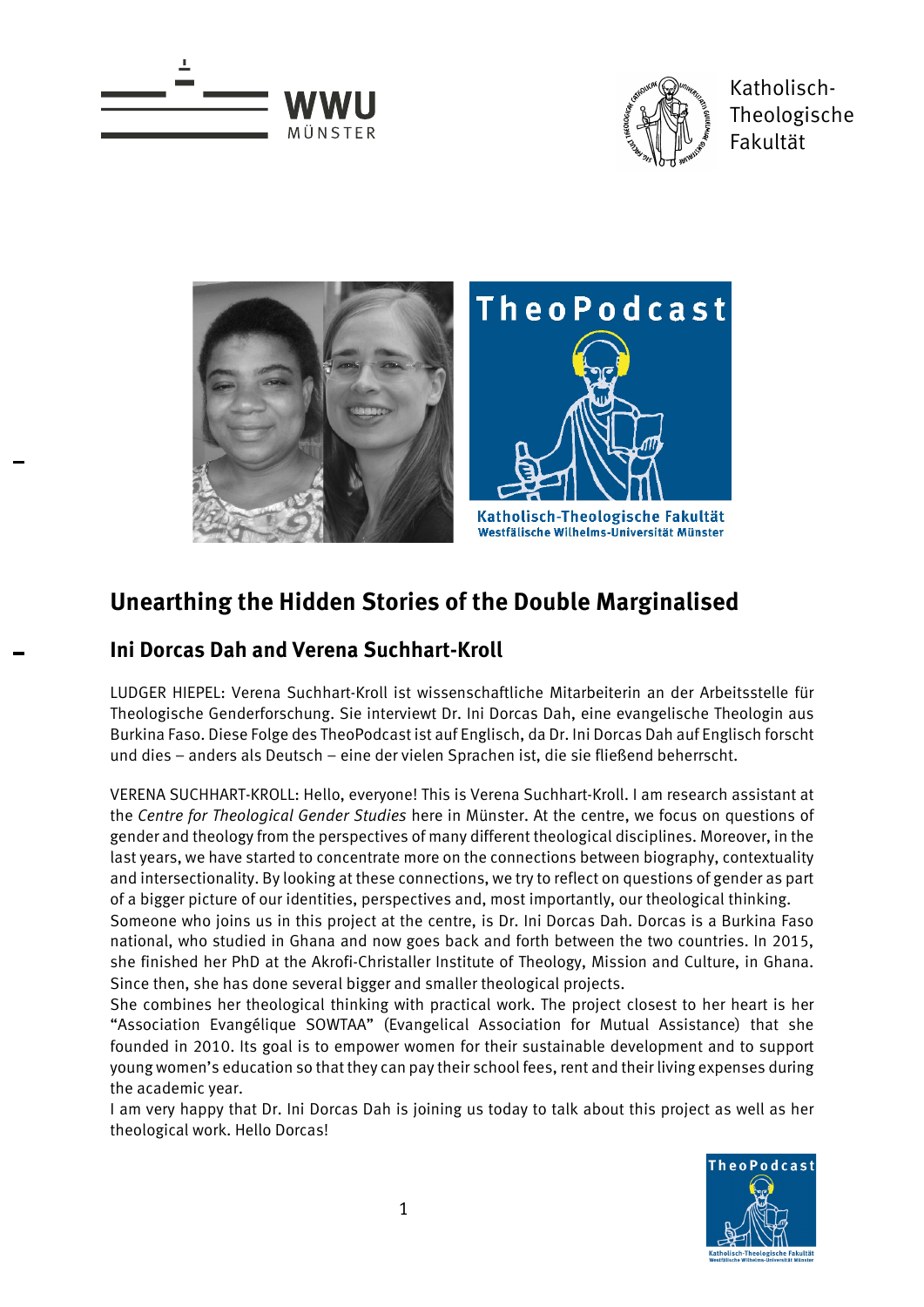## INI DORCAS DAH: Hello, Verena!

VERENA SUCHHART-KROLL: Dorcas, to get an idea of your theological work, it is probably best to first and foremost have a look at your doctoral dissertation from 2015. It has the interesting and somewhat startling title "Women do more work than men". It focusses mostly on Birifor Women. Can you tell me a little more about the Birifor? Where are they located and how would you describe Birifor culture?

INI DORCAS DAH: The Birifor are a people divided by colonial borders between Burkina Faso, Côte d'Ivoire and Ghana. They are an acephalous people with no chieftaincy.

VERENA SUCHHART-KROLL Wait, let me stop you there. 'An acephalous people with no chieftaincy' – what does that mean exactly?

INI DORCAS DAH: An acephalous people means that the Birifor do not have a centralised chieftaincy system in their social-political organisation. Therefore, the head of the family is the chief in his household and oversees all religious matters. Even though the Birifor are matrilineal, religious offices are inherited by men not women. The clan head is the one in charge when the problem is at the clan level. Finally, the priest of the earth-shrine steps in to solve problems when it goes beyond family and clan levels to affect the entire community.

VERENA SUCHHART-KROLL In your work, you focused on the situation of women specifically. What is the situation of women in Burkina Faso and what are their struggles?

INI DORCAS DAH: In Burkina Faso, I would say that there is still a gender bias against women at various aspects of life including some of the churches' attitudes that do not make life easier for women in some contexts. However, as you noticed in the book, my work is about the *positive* impact of women in the expansion of the Christian faith in general regardless of whatever negative pressure they go through in our communities.

VERENA SUCHHART-KROLL: Ah, yes! I see! We sometimes tend to focus on people's suffering and difficulties. And then, there is a danger that we overlook people's – especially women's – own agency and strength: How much they accomplish, that they are role models, how much the churches need their work…

INI DORCAS DAH: Yes, exactly. And I wanted to really highlight this. In most communities in West Africa today, Birifor women work together with women of other ethnic groups. Therefore, the work talks about all women with a particular focus on Birifor women whom I call 'the marginalised within a marginalised ethnic group' and the major role these women played in Christian mission in West Africa through their contribution to the establishing of the various churches among the Birifor. I also looked at their participation in the various women's movements among the Birifor and how they bring relief to people spiritually, socially, morally, emotionally and so on by transforming their lives. I also examined individual women's lives by writing their biographies and looking at how their lives have played a significant role in the growth of the church. I also explored current models in Christian mission to enable me to evaluate how these women are really participants in Christian mission in the lenses of these models established to measure one's role in Christian mission.

VERENA SUCHHART-KROLL: When you say mission, what do you mean by it? In Germany, the word "mission" has become rather unfamiliar or even strange, because we mostly associate mission with

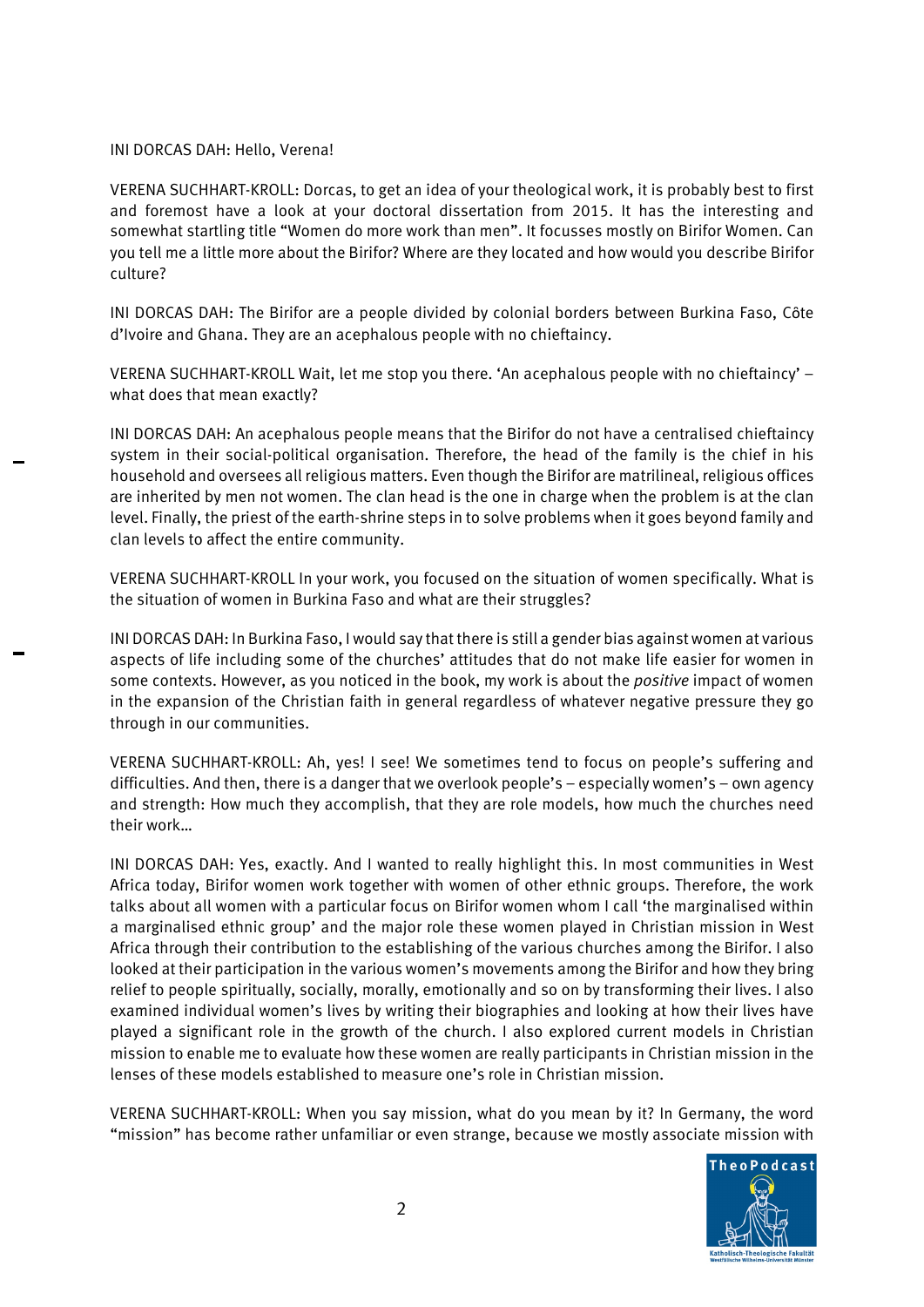the missionaries of the last centuries, with colonialism and violence. You know, people who force others to follow a specific belief-system. But in your book, you use a much more positive definition. From what you have described so far, maybe, we could describe mission as working toward the development of the church and helping people transform their lives through the good news that is God's word?

INI DORCAS DAH: When I talk about mission in my work, it is about the work every Christian can do for the expansion of the good news of the Gospel. Mission here is not going out there to impose the Gospel or waging war against people to force them to become Christians. It is rather living in such a way that people see the image of Christ in us and voluntarily accept Christ. Yes, some of the women went out of their comfort zones to preach the Gospel, but they also lived out the Gospel in order to touch people's lives with their actions, they sacrificed their resources for the wellbeing of both church and society to bring about positive impact in their various communities.

VERENA SUCHHART-KROLL: And in your book, then, you were analysing which roles Birifor women play in Christian mission and in doing so, you even broadened the definitions of Christian mission you have worked with. What were your discoveries?

INI DORCAS DAH: What I discovered is that every Christian is a missionary who can impact people's life in his/her community to lead them to Christ. It does not matter which society you come from and how society treats you, but is a matter of availing oneself and God can use us to accomplish marvellous things for his glory. Therefore, in analysing my research, I discovered that Birifor women are missionaries, evangelist, pastors, apostles, and priests even though they do not bear these titles. Why I am saying this is that most of them travel miles on foot putting their lives in danger to share the Gospel with other people. Many of them have sacrificed their finances and resources to contribute to the expansion of the church in their communities and beyond. They have also been able to overcome cultural, denominational, and religious boundaries for the Gospel to be preached.

VERENA SUCHHART-KROLL: This reminds me: Once you told me that when we start reading Scripture from the start, we read a lot about that God says creation is "good" or even "very good". The first time, God says it is "not good" is for man to be alone… This is the same for the church and Christian mission, isn't it? It is not good for the church to be a church of men first and foremost… What do you think should change in our churches?

INI DORCAS DAH: I think our churches need to be deliberate about the inclusion of women in all spheres of the church if we really believe that both man and woman are created in the image of God. The value we give to a woman should be based on the first value God gave her at creation and not on what our various societies dictate us about women.

VERENA SUCHHART-KROLL: To describe the contribution of Birifor women to Christian mission, you looked at practical examples of women who would otherwise have just been forgotten. Can you give me an example of one of these women?

INI DORCAS DAH: Yes, one of these women is Imhobnouor Kambou from Burkina Faso. Imhobnouor did not have the chance to attend formal school. However, I see this woman as a true missionary who impacted her community with her faith before God called her to glory in 2007. Imhobnouor had a heart for human needs in her community to the extend that she never tired going around to visit people in the hospital and in the community and spend time praying with them and testifying about God's goodness to people. She also shared the little that she had with anyone she thought was in

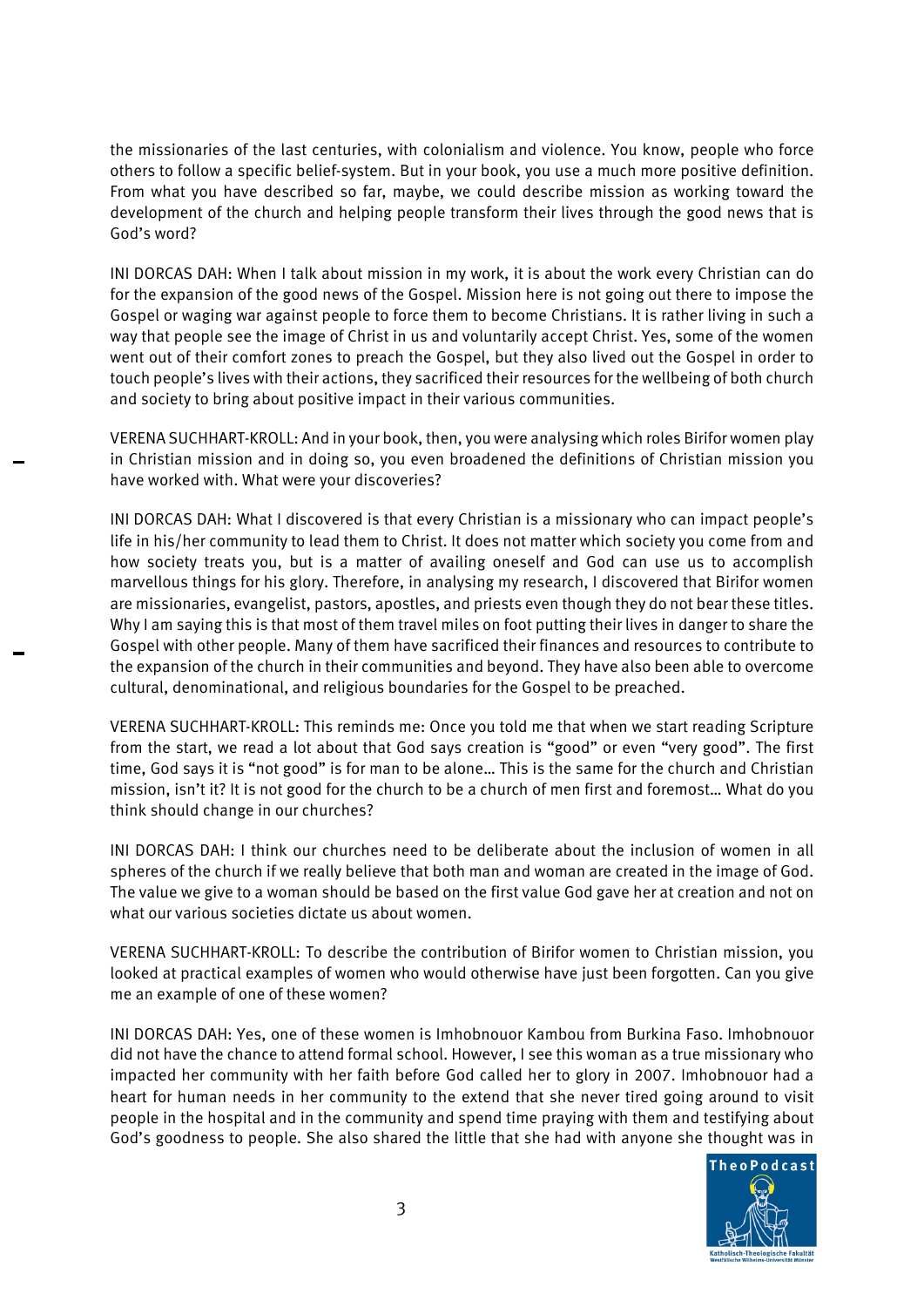need and could benefit from what she had. This is one of the hidden stories in Christian mission which I decided to unearth (her full story is told in Chapter Six of my book).

VERENA SUCHHART-KROLL: You finished your PhD in 2015. Has the situation for women changed in Burkina Faso since then? I mean, on the one hand, we hear about a lot of positive developments – for example with the help of the United Nations and the Sustainable Development Goals – but lately, on the other hand, especially for Burkina Faso, we hear about terrorist attacks, many refugees looking for a safe place to stay… How would you describe the situation – especially for the women and girls?

INI DORCAS DAH: You are right about the changes that are occurring in Burkina Faso, but still, life is becoming more and more difficult for families living in zones that have been invaded by the terrorists. Many people have had to move out of their villages to find safe havens elsewhere. As we know in situation of 'war' women and children are the most vulnerable. I have read about women struggling to cope with the current situation and that left me in tears.

VERENA SUCHHART-KROLL: As I have already mentioned, you do not only do your theoretical work on the situation of women in Burkina Faso, you also do practical work with young women. Can you tell me a little more about that?

INI DORCAS DAH: Yes, after the establishing of the Association Evangelique SOWTAA in 2010, I started the House of Hope in 2016. The House of Hope is mainly for the education of young women and children who are left to struggle for their education due to poverty and socio-religious beliefs. From 2016 until now we have been able to touch over 20 young women's lives with the limited resources that we have. I believe that everyone regardless of gender or social class is created in the image of God and deserves to be treated with dignity and respect. Therefore, discrimination against a child based on gender is a social injustice for me and this needs to be corrected. Thus, my commitment to seek decent education for these young women in a sound environment.

VERENA SUCHHART-KROLL: At the end of the podcast and in the written text, we will include some information where people can find more about your activities with the young women. But I would like to take the chance to talk to you about another pressing issue of today: At the moment, you also do a lot of theological work on ecological questions. In the German context, I feel like we still need to fully reckon with how important these questions are. We still only rarely feel the effects of the climate crisis in our daily lives. I guess, in Burkina Faso this is different, isn't it?

INI DORCAS DAH: Yes, what I can say related to this question on climate change is that developing countries in general are the most affected by this situation. And Burkina Faso which is already a landlock country in a savannah area is much more affected. There are times the heat becomes unbearable making life very difficult for most people who are already struggling to put one meal on the table let alone getting a means to adjust to the situation.

VERENA SUCHHART-KROLL: Currently, you are writing on an article about gold mining. Can you tell me what you are looking at exactly?

INI DORCAS DAH: The article I wrote on gold mining looked at how the desacralisation of gold in the South West of Burkina Faso is affecting creation (human and other-than-human creation).

VERENA SUCHHART-KROLL: What does desacralisation mean? In the South West of Burkina Faso, gold was seen as something sacred that people could not produce in big amounts?

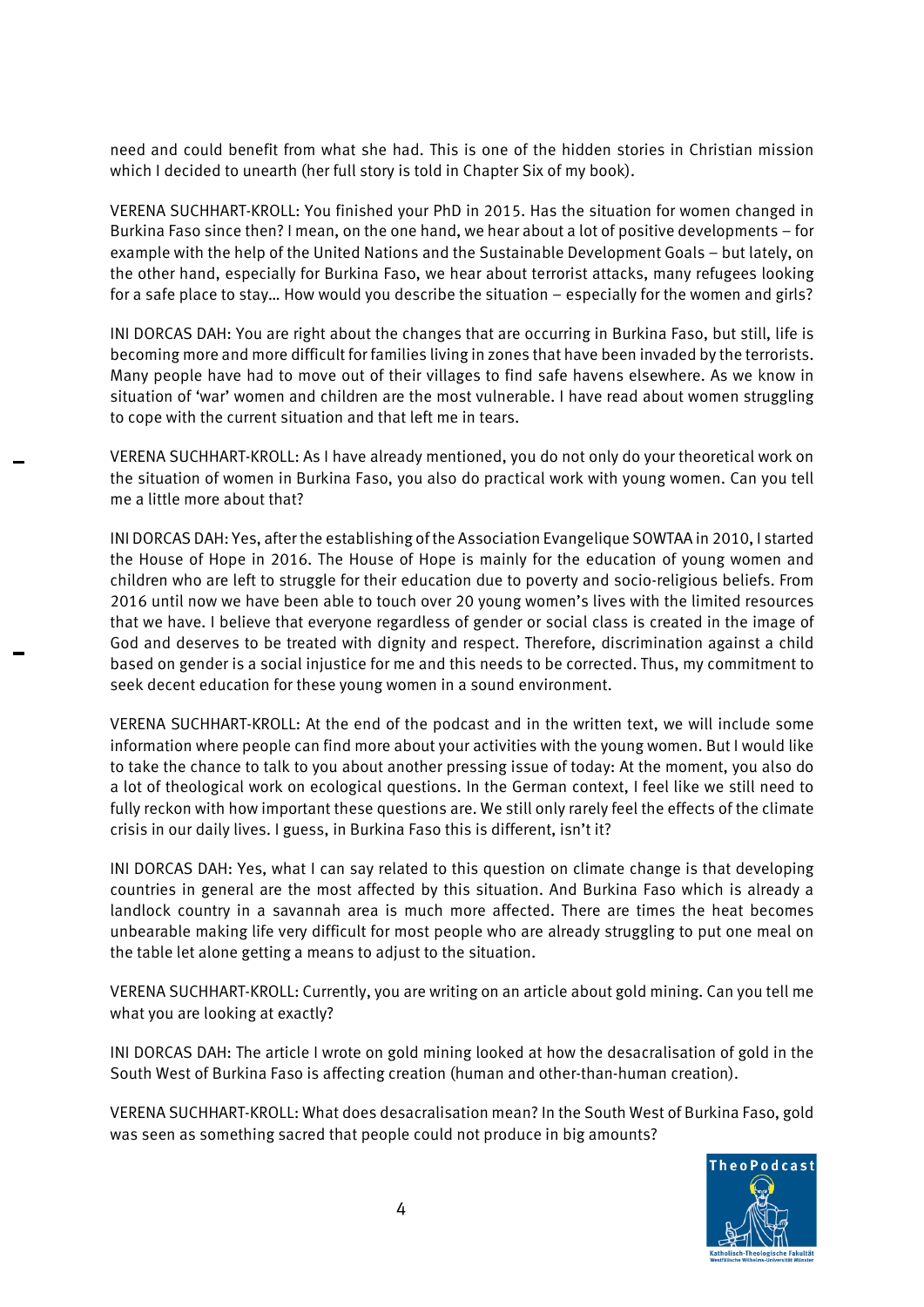INI DORCAS DAH: Yes, as you just said, gold was seen as something sacred which people were not supposed to break the rocks to search for. Even when the Lobi (the people in the South West of Burkina Faso) saw gold in a rock they took it and left it on the hills because for them God kept the gold in the rocks. The Lobi even believed that it was forbidden for a Lobi to wear gold and if one insisted the gold would swallow their soul. Women could only wash what the rain waters washed down and sold that in the market so to use the money to buy useful commodities for the wellbeing of their families.

VERENA SUCHHART-KROLL: So, in your article you show that just getting rid of a traditional religious perspective on gold and starting to only look at it from an economic perspective of "getting more money out of it" really becomes a burden on people and the whole community. What I find really interesting about that is finding an appropriate relationship to traditional religions. On the one hand, when we look at women in Burkina Faso, one might say, it is important to overcome traditions for example when women are seen as lesser than men and discriminated upon right from birth. Thus making life difficult for them in society. On the other hand, when we look at how nature is valued and safeguarded – for example when gold is not produced in a responsible manner, one might say, it is important to keep traditions or traditional religion. How would you navigate between the two?

INI DORCAS DAH: It is not a matter of keeping traditional religion or throwing it away. However, it is all about promoting what is positive in traditional practices and letting the Gospel transform what needs transformation for the well-being of creation.

VERENA SUCHHART-KROLL: Which role would you like the churches to play when faced with crises like these?

INI DORCAS DAH: The church should have a clear position about things like gold mining and other practices that are affecting creation negatively, because if we love God as Christians then we ought to safeguard the integrity of creation for the glory of the Lord by not keeping silent over action that are destroying the universe.

VERENA SUCHHART-KROLL: And which roles should we as Germans play? I mean, of course, we do not decide on how to do the gold mining, but we are part of one global economy, we buy gold and benefit from the exploitation of nature… And we are not as much affected by the climate crisis as other countries in the world. What would you say?

INI DORCAS DAH: Hum, this is a challenging question for me. However, like in the case of the transatlantic slave trade, I have already met a group of Christians in Liverpool who are trying to redeem the descendants of those affected by the slave trade. I have also met Christians in the USA who are trying to redeem people's lives in the Congo by trying to build schools for communities that are still having schools under trees and so on. So, I think the idea of these two groups above can serve you as an example for contributing to build sustainable programmes for Burkina Faso, because poverty and unemployment are mainly the leading forces behind people turning to look for quick money without realising the long-term consequences for their lives. You could also contribute towards the education of the people towards a better understanding of sustainable development.

VERENA SUCHHART-KROLL: Dorcas, in the last minutes you gave us a glance into your theological work and also your practical work. And I know, this is kind of a meta-question, but, how would you describe how your biography or your own experiences in life, your specific context and your theology influence each other?